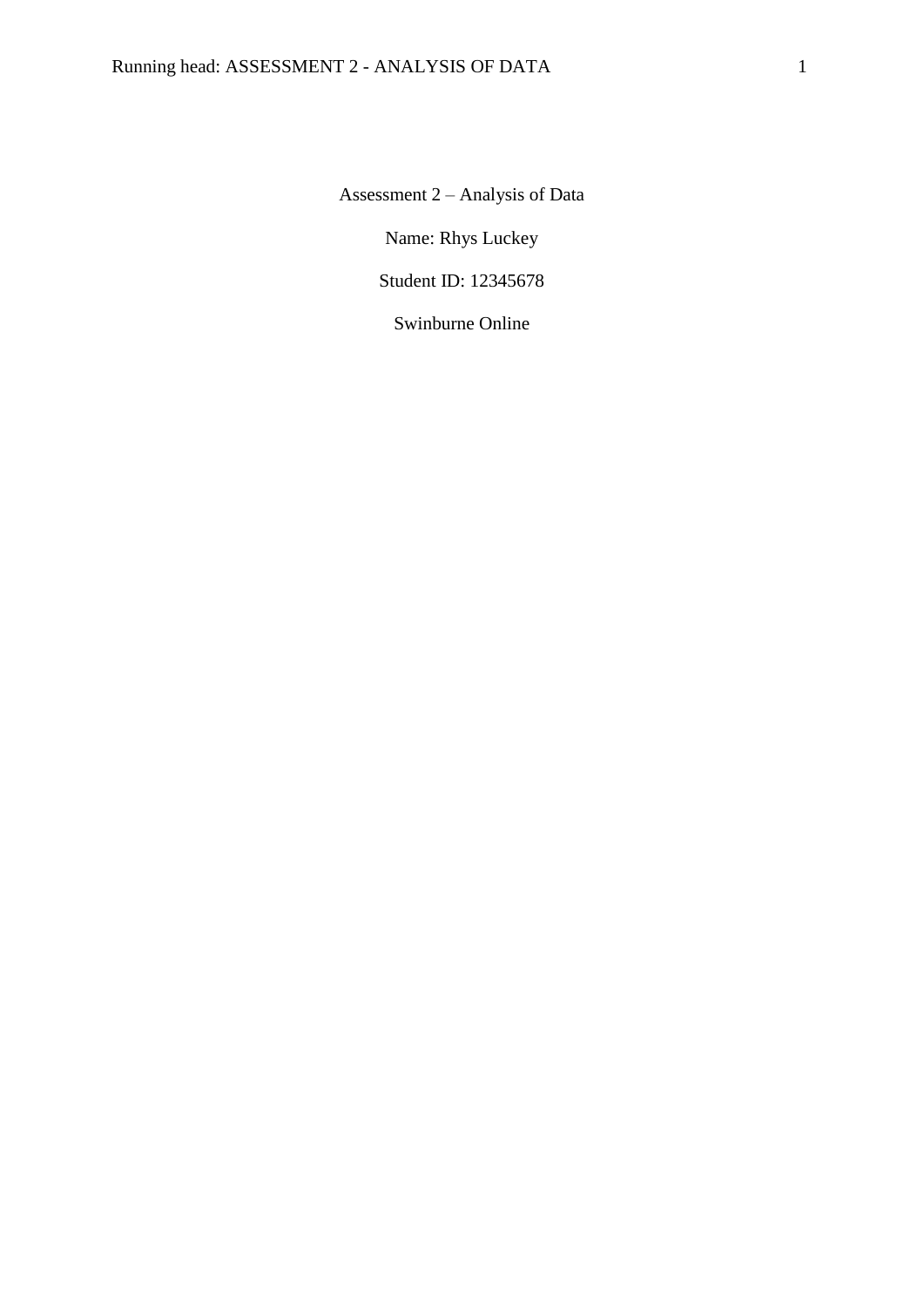#### **Assessment 2 – Analysis of data**

#### **Question 1 – Summary of a categorical variable**

The diagram below shows a representation of self-assessment of health by the individual respondents themselves, it is positively skewed or skewed to the right. Most people as shown by the result of the analysis stated that their health was very good this is a sharp 35.9% of the respondents. This was followed closely by respondents who selected "Good" as their health status according to their self-assessment this was made of 29.2% of the total respondents. 19.1% of the respondents selected "Excellent" as their current state of health this is third highest. At fourth place came 11.9% of the population who believed that their health is not very good and also not worse of and they stated "Fair" to stand for their current health status. The last portion of the respondents is of those people who are convinced that their health status is not very good and so they selected "Poor" to stand for that, this is made of 4.0% of the total population.

|       |           | Frequency | Percent | Valid Percent | Cumulative |  |  |  |
|-------|-----------|-----------|---------|---------------|------------|--|--|--|
|       |           |           |         |               | Percent    |  |  |  |
| Valid | Excellent | 391       | 19.6    | 19.6          | 19.6       |  |  |  |
|       | Very Good | 669       | 33.5    | 33.5          | 53.0       |  |  |  |
|       | Good      | 628       | 31.4    | 31.4          | 84.4       |  |  |  |
|       | Fair      | 223       | 11.2    | 11.2          | 95.6       |  |  |  |
|       | Poor      | 89        | 4.5     | 4.5           | 100.0      |  |  |  |
|       | Total     | 2000      | 100.0   | 100.0         |            |  |  |  |

**Self-Assessed Health Status**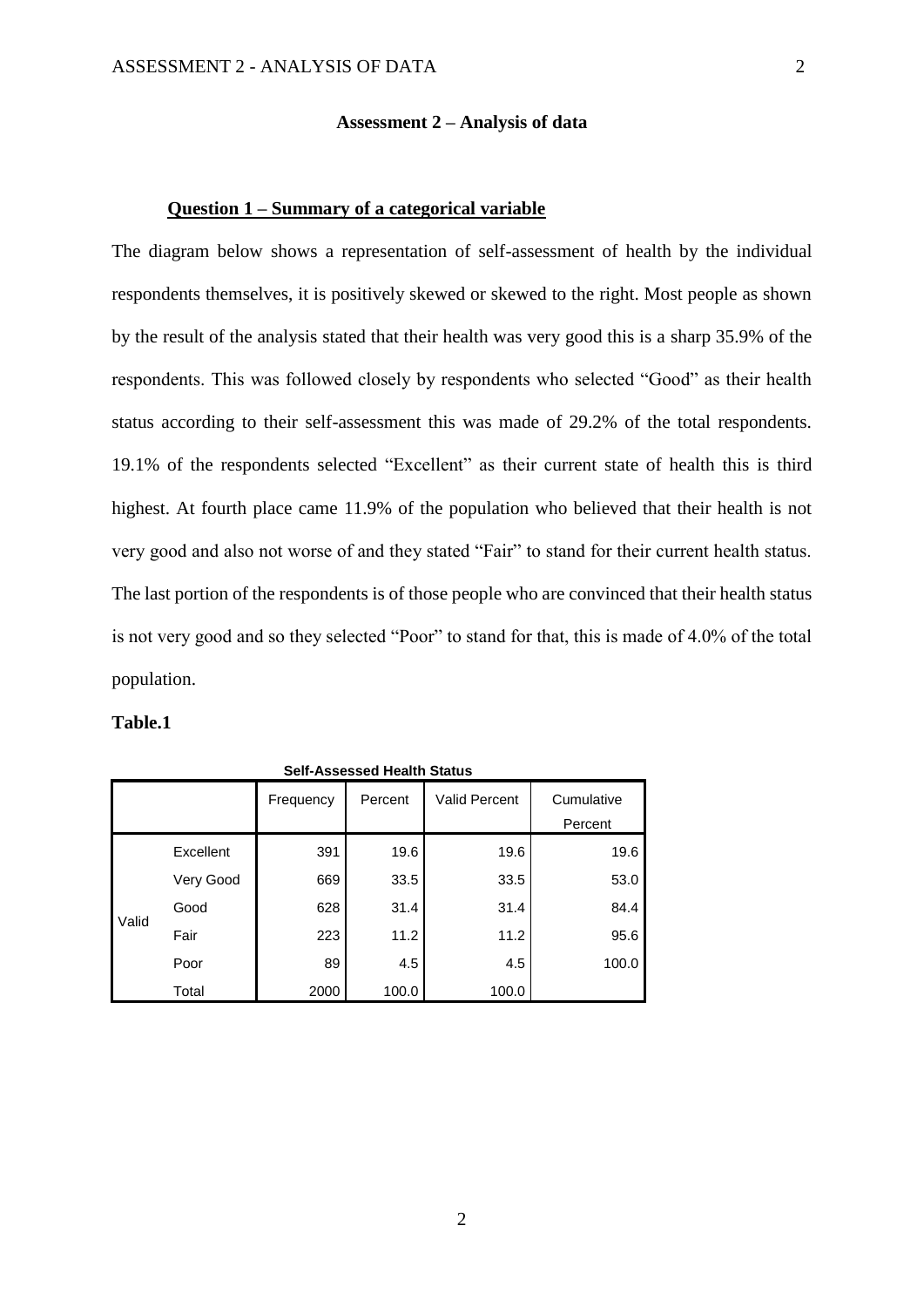



Distribution of Self-Assessment Health Status.

Table 2 below shows the distribution of fruits and vegetables combined in a random sample of 2000respondents. The distribution is positively skewed, with 23.6% of a total sample of 2000 people this is made of 476people of the 2000respondents combined six items of vegetables & fruits. 23.5% of the total population of 2000participants choose 3units of combination of both fruits and vegetables. In third place is 13.7% (274) there's a combination of 1units combination of fruits & vegetables. 9.7% came in at fourth place with 194participants who mentioned having consumed 7combination of fruits and vegetable. This was followed closely by the participants who consumed a combination of 2fruits and vegetables per day this were 8.1% making a total of 162people of the possible 2000. The next group is made of 5.3% of the possible 2000paaricipants in the study, this is 106people of the possible 2000participants who mentioned having 4fruit & vegetable intake combined per day. 4.0% of the 2000respondents was made of people who did not have any combinational of fruit & vegetable intake combined.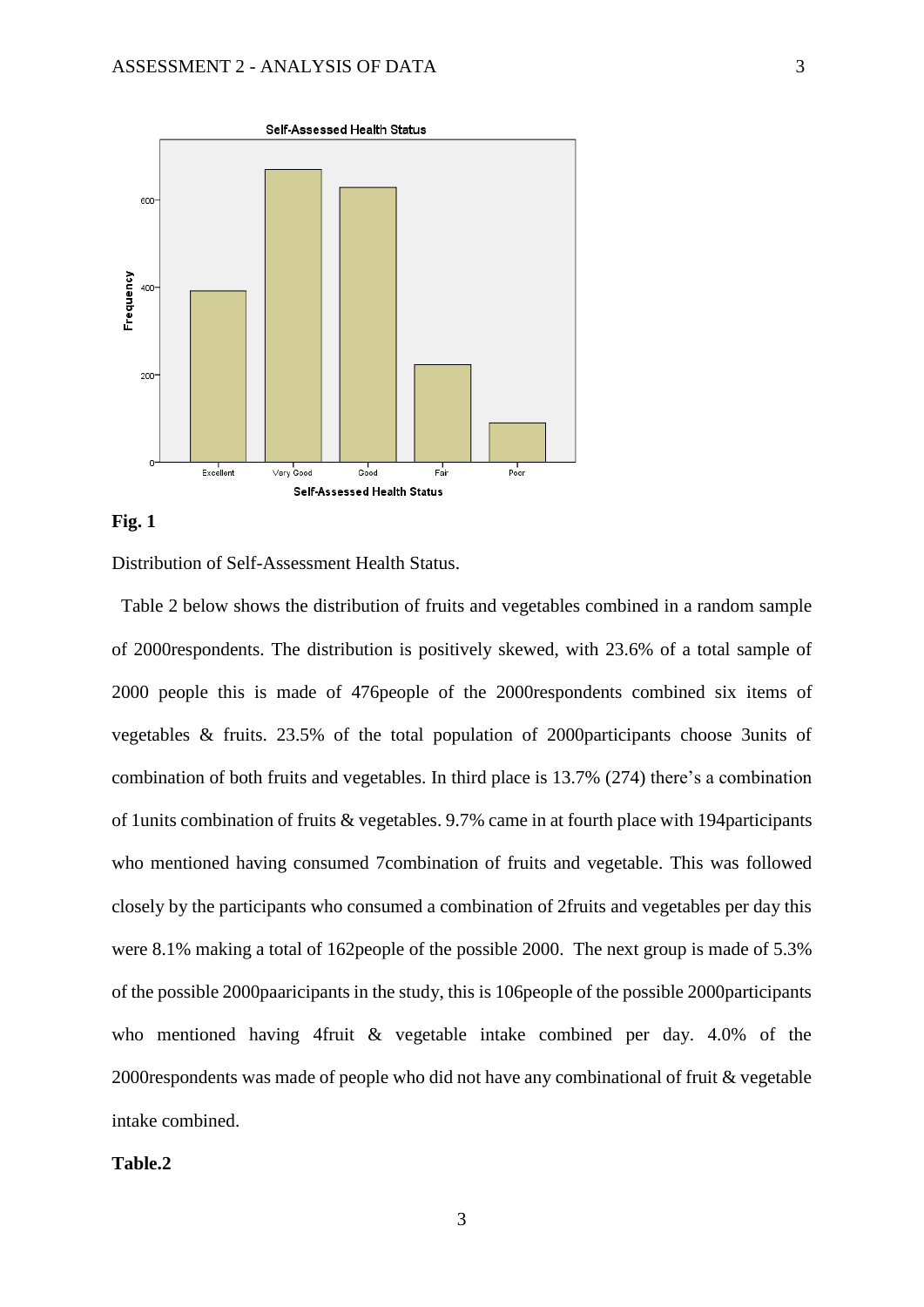|       |                | Frequency | Percent | <b>Valid Percent</b> | Cumulative |
|-------|----------------|-----------|---------|----------------------|------------|
|       |                |           |         |                      | Percent    |
|       | 0              | 80        | 4.0     | 4.0                  | 4.0        |
|       | 1              | 274       | 13.7    | 13.7                 | 17.7       |
|       | $\overline{c}$ | 162       | 8.1     | 8.1                  | 25.8       |
|       | 3              | 469       | 23.5    | 23.5                 | 49.3       |
|       | 4              | 106       | 5.3     | 5.3                  | 54.6       |
|       | 5              | 472       | 23.6    | 23.6                 | 78.2       |
| Valid | 6              | 66        | 3.3     | 3.3                  | 81.5       |
|       | $\overline{7}$ | 194       | 9.7     | 9.7                  | 91.2       |
|       | 8              | 57        | 2.9     | 2.9                  | 94.0       |
|       | 9              | 69        | 3.5     | 3.5                  | 97.5       |
|       | 10             | 22        | 1.1     | 1.1                  | 98.6       |
|       | 11             | 29        | 1.5     | 1.5                  | 100.0      |
|       | Total          | 2000      | 100.0   | 100.0                |            |

**Fruit & Vegetable Intake combined [per day]**



Fruit & Vegetable Intake combined [per day]

Fruit & Vegetable Intake combined [per day]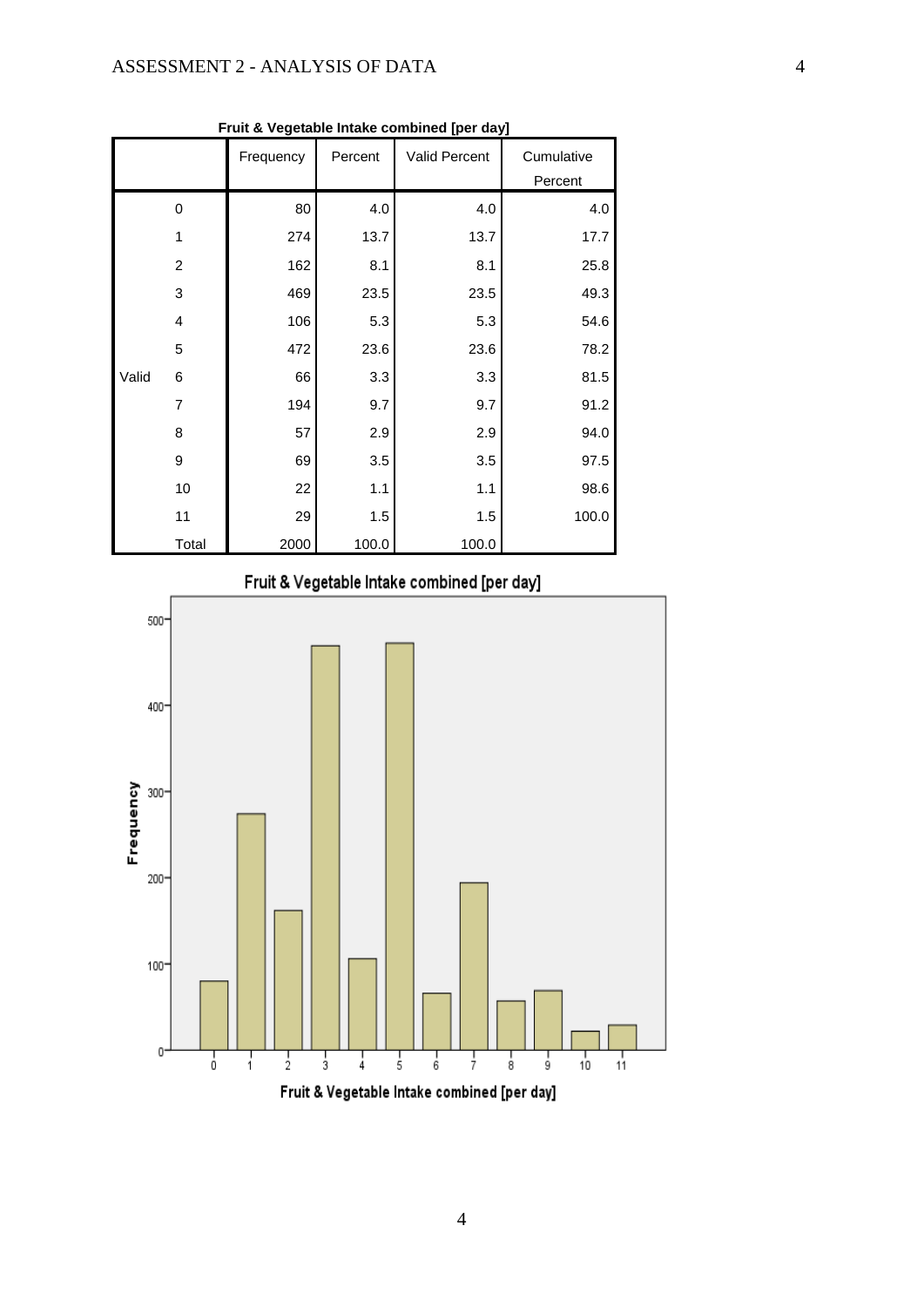#### **Fig.2** Distribution of fruit and vegetable intake consideration

The diagram2 below is supported by frequency table2, they both show distribution number of serves of fruits per day in the random sample of 2000-Australians, the distribution is positively skewed (skewed -to the right). As displayed on the bar-chart 30.8% of Australians took 2serves of fruits per day, this was followed closely by the Australians who took 1seve of fruit per day at 30.0%, 19.6% of Australians in a random sample of 2000 took zero or no fruit serves per day. In fourth place we have Australians who took3serves of fruits per day which stood at 13.2% of the total sample of 2000individuals. In fifth place we have 4.5% of 2000 people who took 4serves of fruits daily, in the last spot we have 2.0% of the total random sample of 2000 of Australians who take 5serves of fruits per day, and this consisted of 39people of the total sample of the possible 2000people.

#### **Table 3.**

|       | <b>NUTTIVEL OF SELVES OF FIGHT DEL GAY</b> |           |         |                      |            |  |  |  |
|-------|--------------------------------------------|-----------|---------|----------------------|------------|--|--|--|
|       |                                            | Frequency | Percent | <b>Valid Percent</b> | Cumulative |  |  |  |
|       |                                            |           |         |                      | Percent    |  |  |  |
|       | 0                                          | 392       | 19.6    | 19.6                 | 19.6       |  |  |  |
| Valid | 1                                          | 600       | 30.0    | 30.0                 | 49.6       |  |  |  |
|       | $\overline{2}$                             | 616       | 30.8    | 30.8                 | 80.4       |  |  |  |
|       | 3                                          | 263       | 13.2    | 13.2                 | 93.6       |  |  |  |
|       | 4                                          | 90        | 4.5     | 4.5                  | 98.1       |  |  |  |
|       | 5                                          | 39        | 2.0     | 2.0                  | 100.0      |  |  |  |
|       | Total                                      | 2000      | 100.0   | 100.0                |            |  |  |  |

**Number of serves of Fruit per day**



**Fig.3** Distribution of number of serves of fruit per day.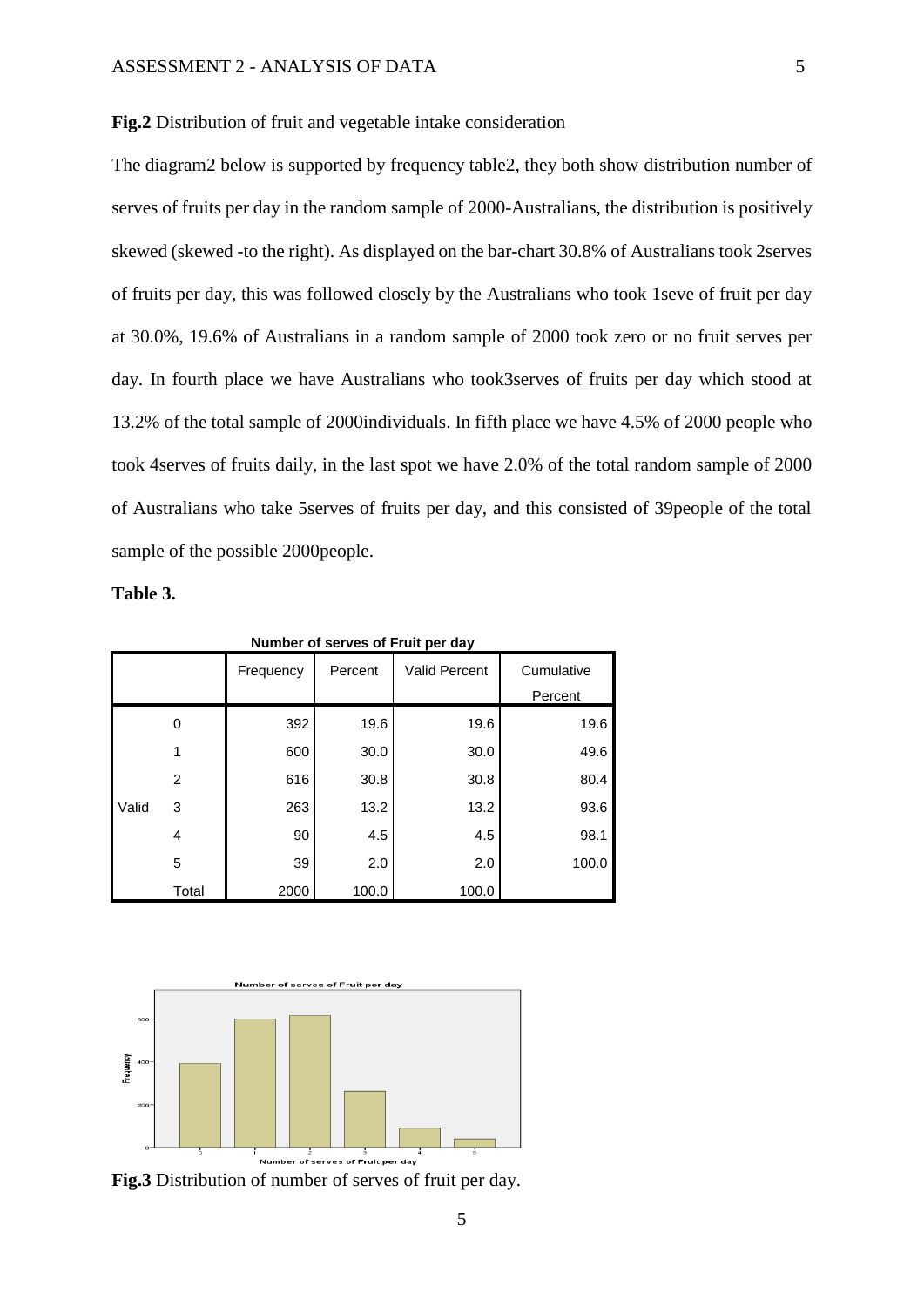

# **Fig.4**

Figure above is a histogram showing the distribution of number of verves of fruits per day, most people opted to have two serves of fruits per day.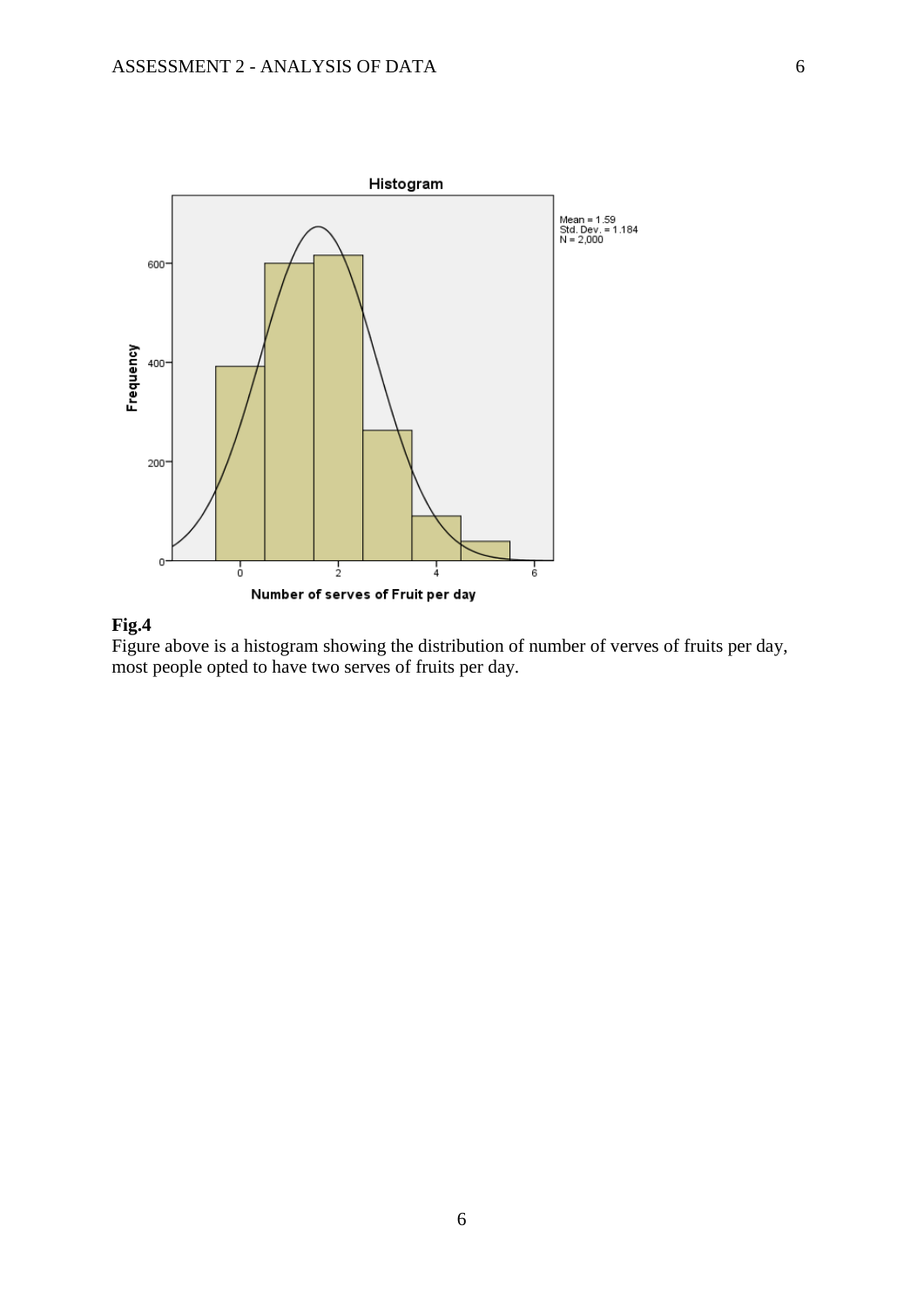## **Table 4**

|                           | Test Value = $0$ |      |          |            |         |                            |  |
|---------------------------|------------------|------|----------|------------|---------|----------------------------|--|
|                           | t                | df   | Sig. (2- | Mean       |         | 95% Confidence Interval of |  |
|                           |                  |      | tailed)  | Difference |         | the Difference             |  |
|                           |                  |      |          |            | Lower   | Upper                      |  |
| <b>Body Mass</b><br>Index | 191.300          | 1694 | .000     | 27.20338   | 26.9245 | 27.4823                    |  |

# **One-Sample Test**

Using a random sample of 2000 respondents in Australia, the average body mass index is 27.20units. This is equal to the estimated higher than 27 in the question, the one-sample t-test shows that difference in mean Body Mass Index is 27.02, t (191.30). The confidence interval is 95%, the lower interval is26.9245 while the higher interval is 27.4823. This clearly shows that the Body Mass Index for Australians is increasing with time.



**Fig.5** Distribution of Body Mass Index

7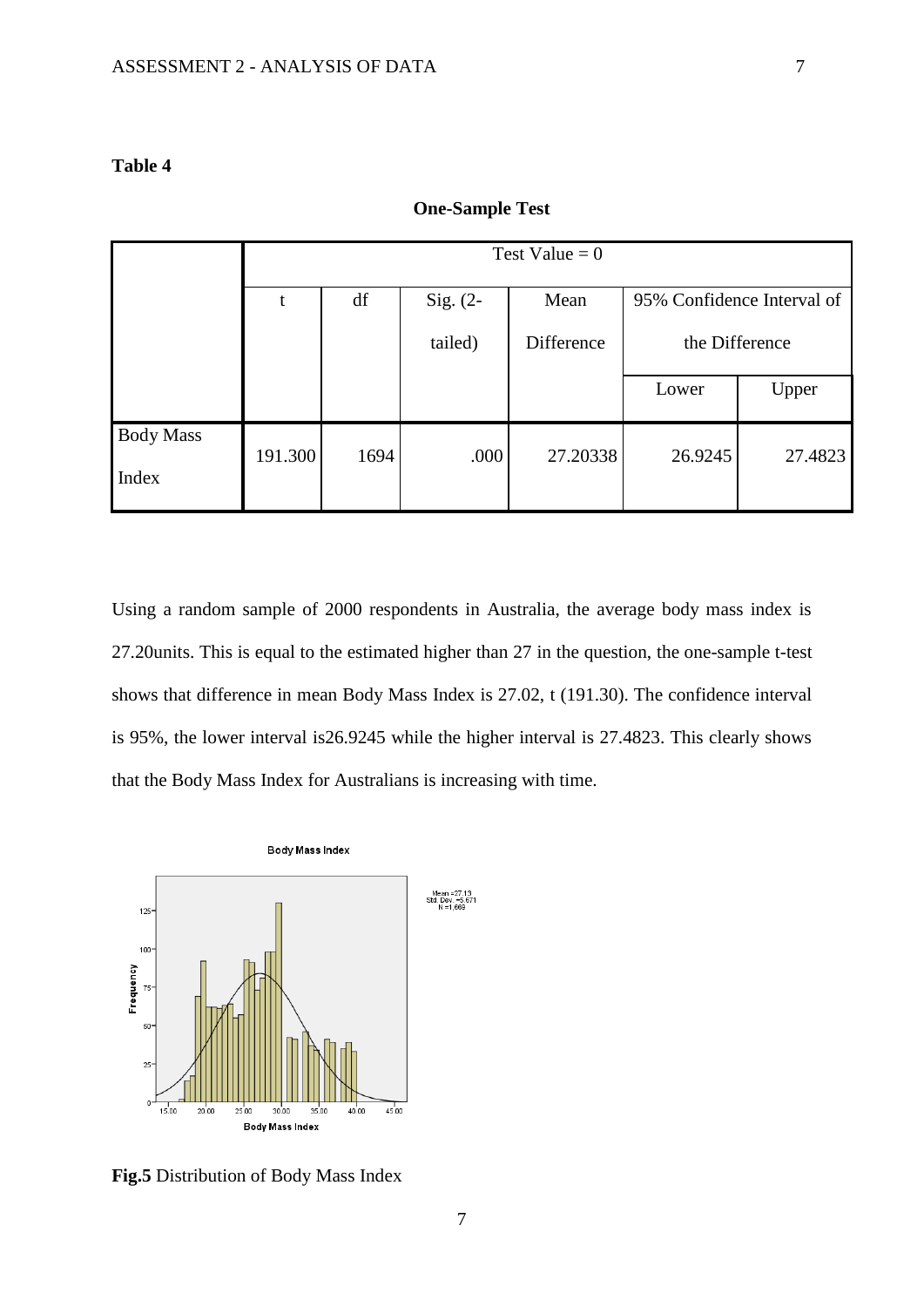The diagram below shows the distribution of number of fruits serves per day, there is positive skewness in the number of distribution of fruits per day. 32.6% of respondents said their have had 1fruit per day, this is followed closely by the people who take 2fruits per day which is 28.1%. The third group is of those people who took no fruits during the day this was composed of 20.5% of the total respondents. 13.2% of the respondents took 3fruits per day, while 3.8% of the respondents said they consume 4fruits per day. However, 1.9% of the respondents took 5fruits per day. The highest bar shows the highest percentage and the lowest bar on the graph shows the least percentage of the respondents which is made of only 38people who take 5fruits in a sample of 2000 respondents.



**Fig.6** Distribution of number of fruits serves per day.

The diagram below shows the exercise levels positively distributed or which is skewed to the right in the sample consisting of 2000Austaralians. 35.4% of the respondents registered "Sedentary" this people spent much of their time seated or with minimum exercise levels. 32.1% registered low exercise levels, 20.7% comes third which registered "Moderate". Finally, 11.9% was covered by people among the respondents who mentioned "High" exercise level.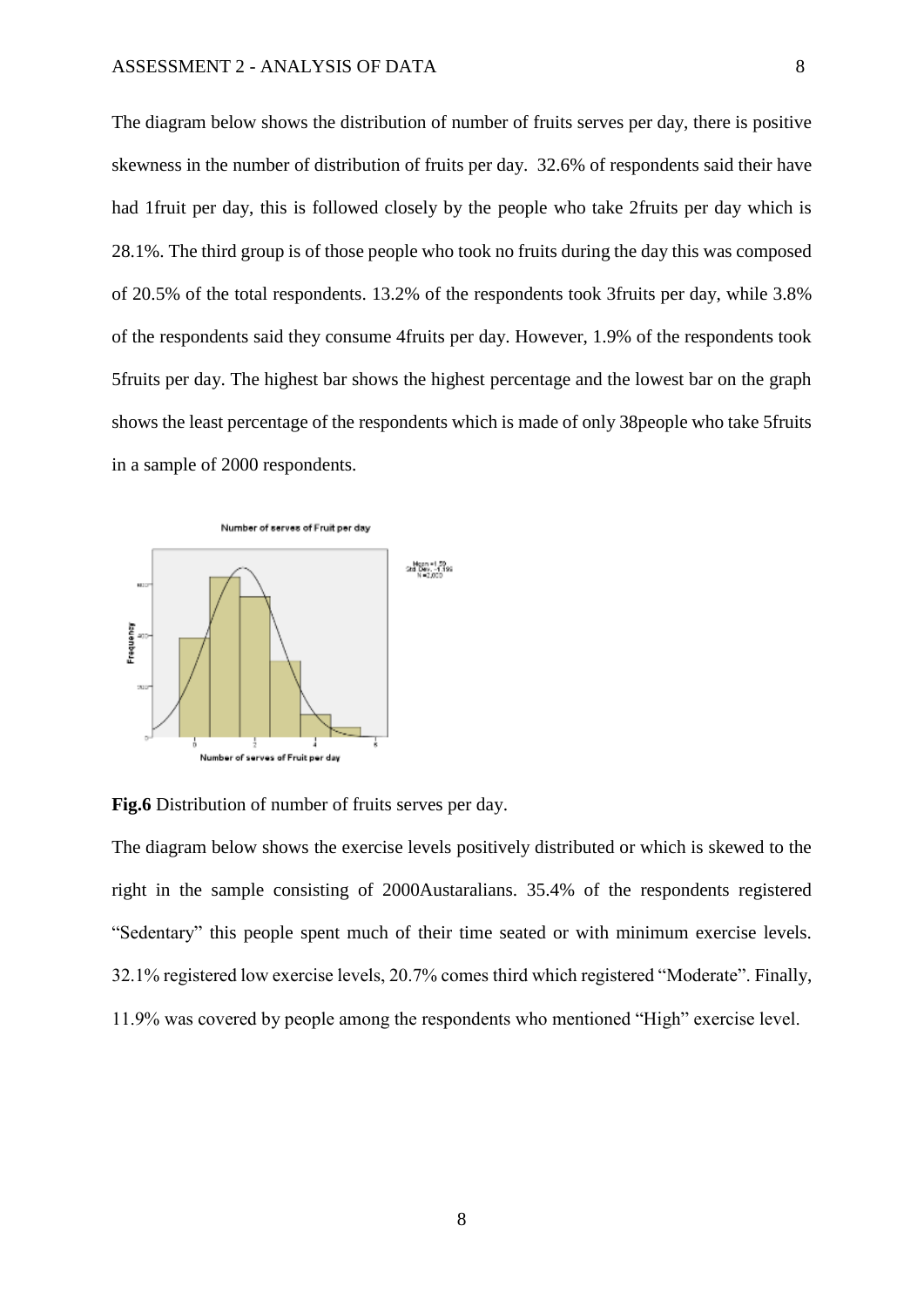



# **Table 5.**

#### **Exercise Level**

|       |           | Frequency | Percent | <b>Valid Percent</b> | Cumulative<br>Percent |
|-------|-----------|-----------|---------|----------------------|-----------------------|
|       | Sedentary | 708       | 35.4    | 35.4                 | 35.4                  |
|       | Low       | 642       | 32.1    | 32.1                 | 67.5                  |
| Valid | Moderate  | 413       | 20.7    | 20.7                 | 88.2                  |
|       | High      | 237       | 11.9    | 11.9                 | 100.0                 |
|       | Total     | 2000      | 100.0   | 100.0                |                       |

# **Table.6**

**Statistics**

Number of serves of Fruit per day

| Ν                  | Valid   | 2000 |
|--------------------|---------|------|
|                    | Missing |      |
| Mean               |         | 1.59 |
| Std. Error of Mean | .026    |      |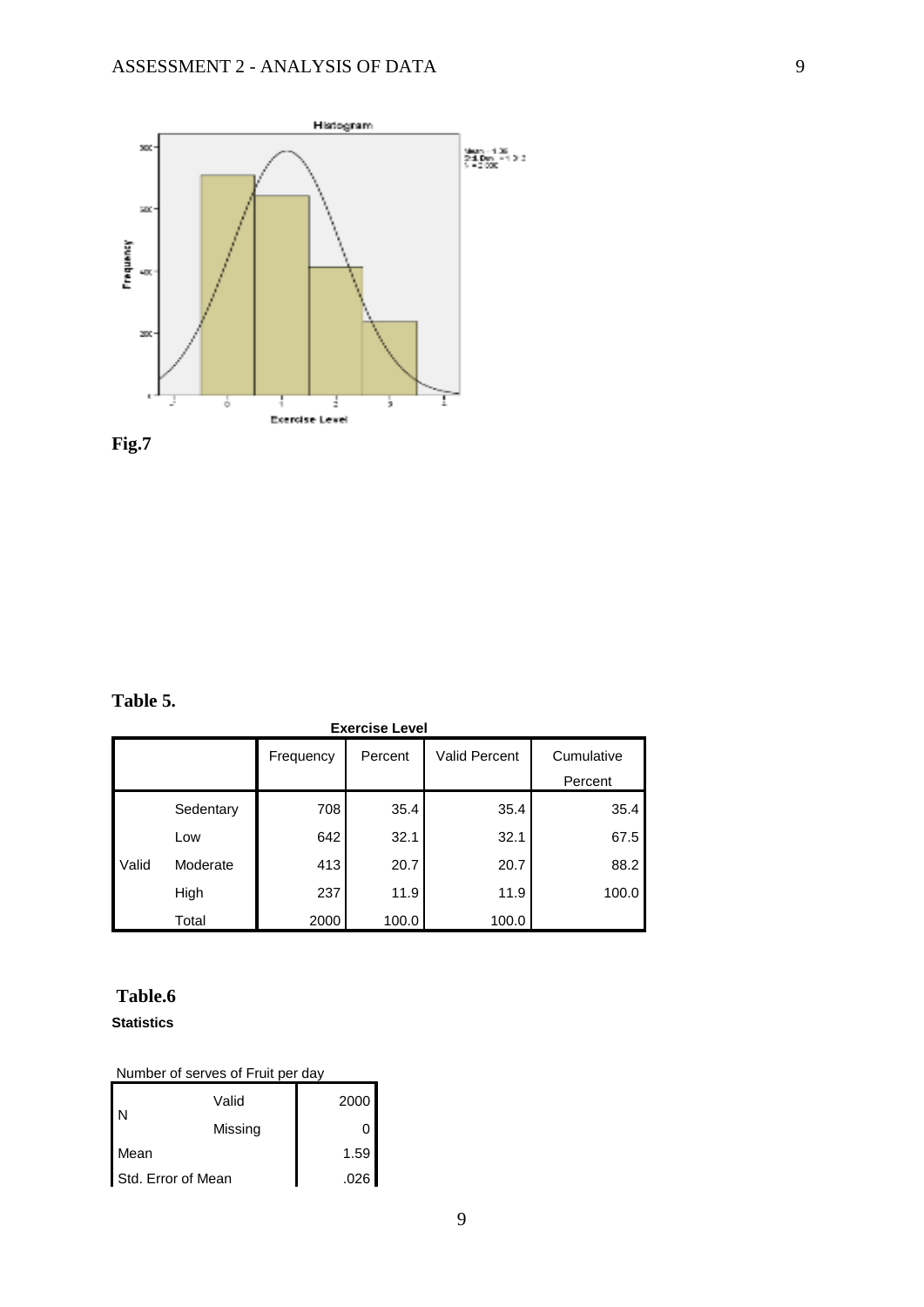| Median                 | 1.51a |                  |
|------------------------|-------|------------------|
| Mode                   | 2     |                  |
| <b>Std. Deviation</b>  |       | 1.184            |
| Variance               |       | 1.402            |
| Skewness               |       | .574             |
| Std. Error of Skewness | .055  |                  |
| Kurtosis               | .049  |                  |
| Std. Error of Kurtosis |       | .109             |
| Range                  |       | 5                |
| Minimum                |       | 0                |
| Maximum                |       | 5                |
| Sum                    |       | 3176             |
|                        | 25    | .61 <sup>b</sup> |
| Percentiles            | 50    | 1.51             |
|                        | 75    | 2.46             |

a. Calculated from grouped data. b. Percentiles are calculated from

grouped data.

#### **Table.5**

The table above displays information about number of serves of fruits per day in a sample of 2000Australians. The mean is 1.59, standard error of mean is .026, on the other hand the first percentile of 25% is .61, 50% is 1.51 and 75% stood at 2.46. Skewness was .574 and Kurtosis is .049. The range is rated at 5 and the Minimum and maximum are 0 and 5 respectively.

#### **Question 3 – Binomial Test.**

It is hypothesized that Australians live a sedentary life and that most Australians over 32% of the population lives a sedentary life. A was conducted show the exercise levels of Australians using the respondents as the representation of the larger population, the sample of 2000 Australians was used. The binomial test shows that most Australians reported reduced exercise levels and that is why the "sedentary" is having a high of 32% and growing. This is because exercise levels are low among Australians leading to increased number of people who suffering from obesity. At 95% confidence interval shows, 35.1% of Australians live "sedentary" lie,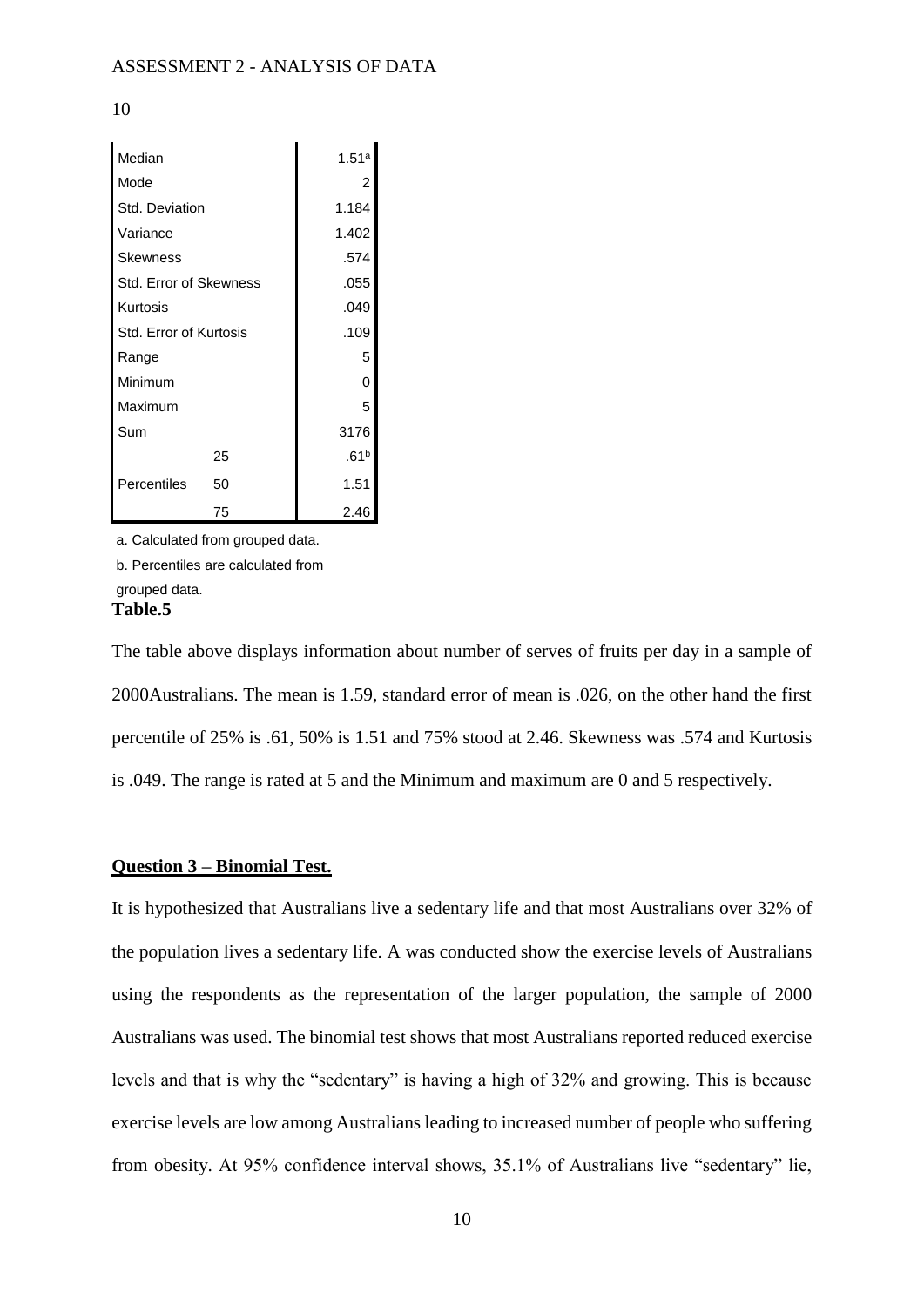while 32.6% indicated "Low", further 19.9% indicated "Moderate" and finally 12.5% said "High". As hypotheses, more than 32% of Australians live a sedentary life which increases their health risk and leaves them in obesity states. A 95% confidence interval indicates that between 32.6% and 35.1% of Australians live a sedentary life, such that they don't really take time to exercise and work out. We therefore conclude that the hypothesis that more than 32% of Australians are sedentary is true since the percentage is more than 32% that is 35.1% sedentary.

| mı<br>н |  |
|---------|--|
|---------|--|

| <b>Exercise Level</b> |                                              |      |       |       |            |  |  |  |
|-----------------------|----------------------------------------------|------|-------|-------|------------|--|--|--|
|                       | <b>Valid Percent</b><br>Percent<br>Frequency |      |       |       | Cumulative |  |  |  |
|                       |                                              |      |       |       | Percent    |  |  |  |
|                       | Sedentary                                    | 702  | 35.1  | 35.1  | 35.1       |  |  |  |
| Valid                 | Low                                          | 651  | 32.6  | 32.6  | 67.7       |  |  |  |
|                       | Moderate                                     | 398  | 19.9  | 19.9  | 87.6       |  |  |  |
|                       | High                                         | 249  | 12.5  | 12.5  | 100.0      |  |  |  |
|                       | Total                                        | 2000 | 100.0 | 100.0 |            |  |  |  |
|                       |                                              |      |       |       |            |  |  |  |

# **Table. 8**

**Descriptive Statistics**

|                |      | Mean | Std. Deviation | Minimum | Maximum |
|----------------|------|------|----------------|---------|---------|
| Exercise Level | 2000 | .10  | .019           |         |         |

## **Question 4 – One Sample t-test**

The one-sample t-test shows that the body mass index has a mean of 27.31 in a total population of 1669, the standard deviation of the BMI is 5.67136, while the standard error stood at .13382. Body Mass Index range has a mean of 2.88, risk of chronic diseases is1.63units on the one-sample t-test output below.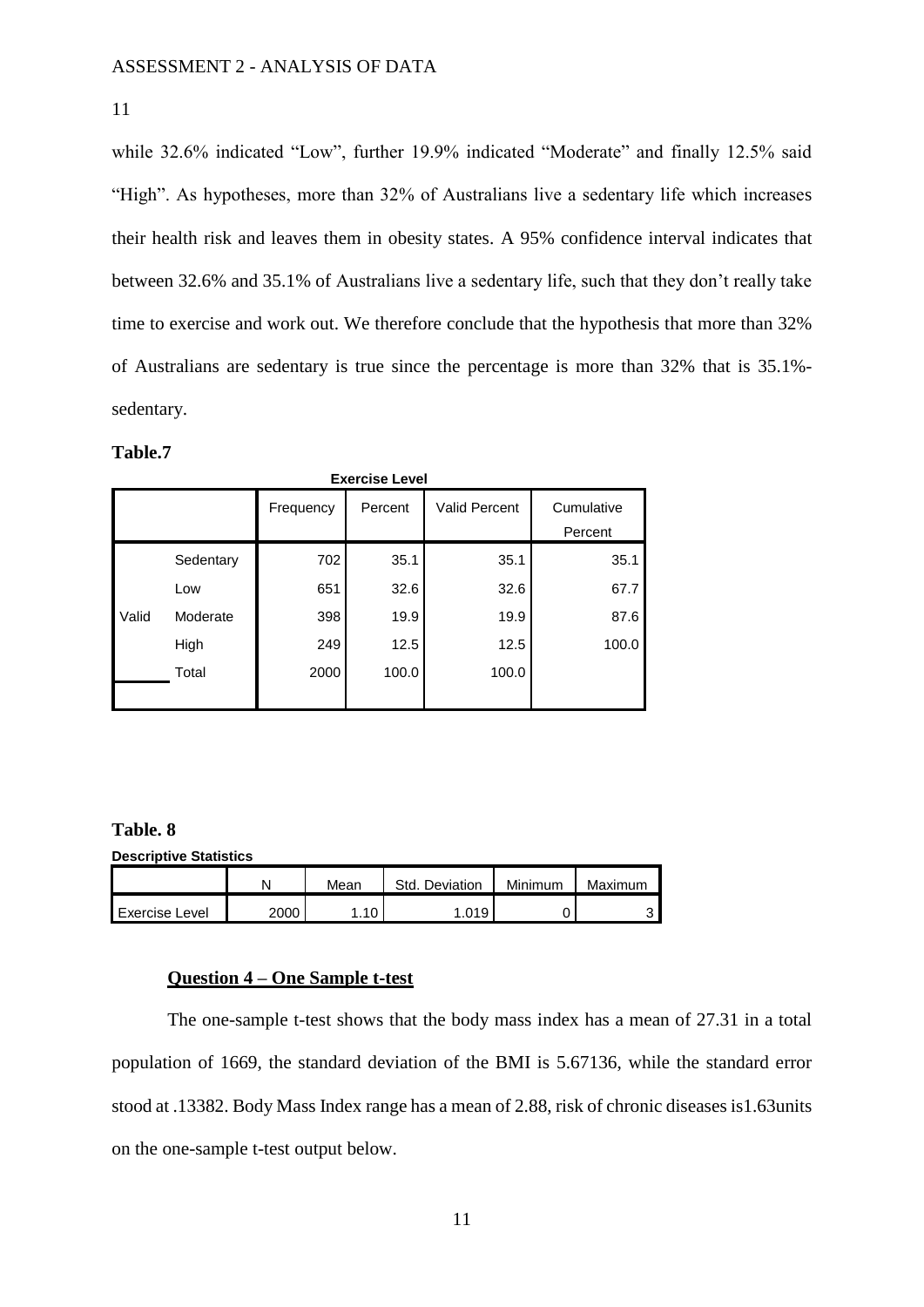Table 9 shows the one sample statistics below shows that the standard deviation for selfassessed health status is 1.055, 1.099 is the deviation for the number of serves of fruits per day. The number of serves of vegetables per day had a standard deviation of 1.385, and a mean of 2.47. Body Mass Index has a mean of 27.13, a standard deviation of 5.6713 and a standard error mean of .13882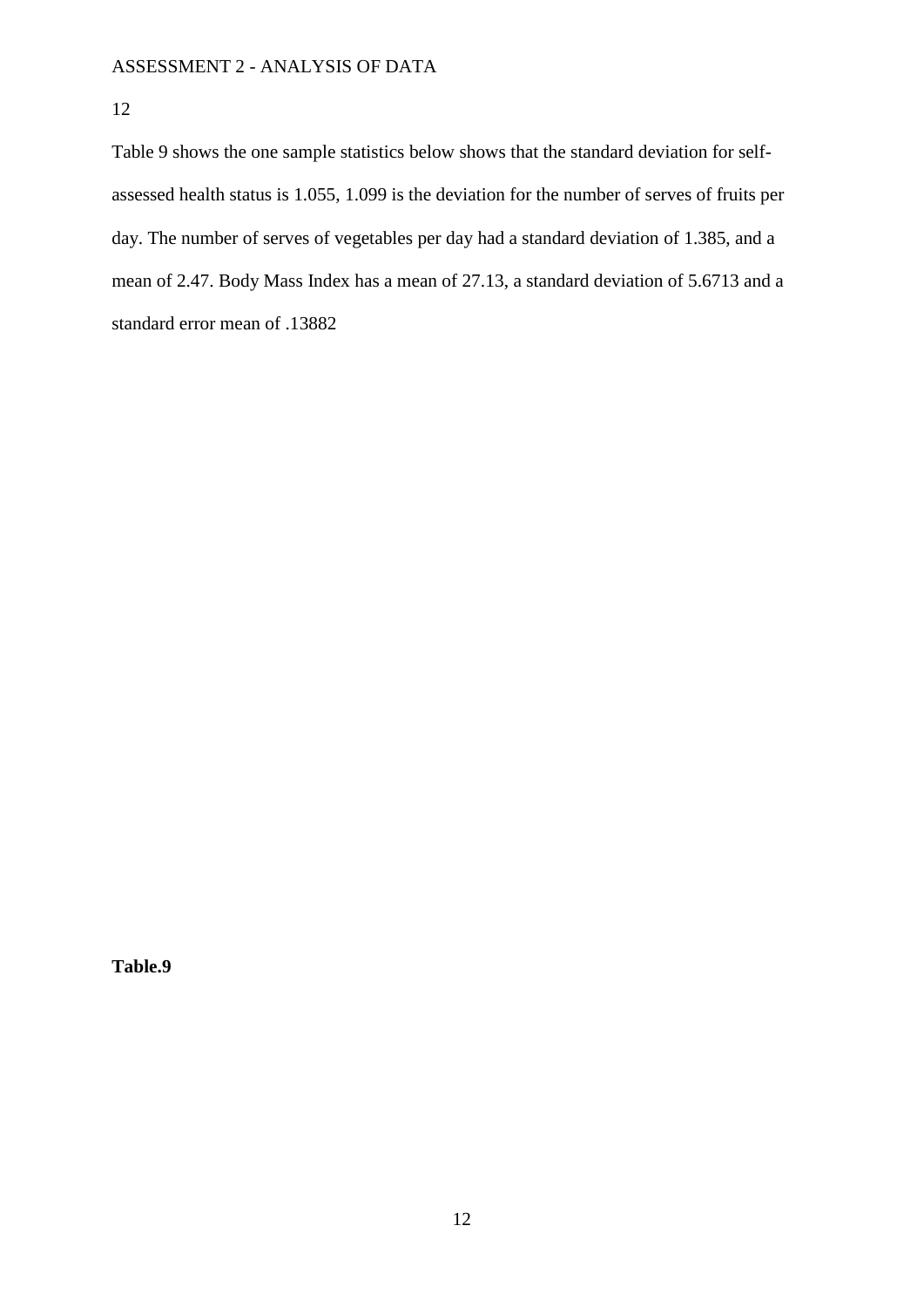# **One-Sample Statistics**

|                                                          | ${\bf N}$ | Mean     | Std. Deviation | Std. Error Mean |
|----------------------------------------------------------|-----------|----------|----------------|-----------------|
| ID                                                       | 2000      | 4304.13  | 2449.937       | 54.782          |
| Age in Years                                             | 2000      | 46.29    | 18.196         | .407            |
| Gender                                                   | 2000      | 1.51     | .500           | .011            |
| <b>Self-Assessed Health Status</b>                       | 2000      | 2.47     | 1.055          | .024            |
| Number of serves of Fruit per<br>day                     | 2000      | 1.59     | 1.199          | .027            |
| Number of serves of<br>Vegetables per day                | 2000      | 2.47     | 1.385          | .031            |
| <b>Exercise</b> Level                                    | 2000      | 1.05     | .997           | .022            |
| <b>Body Mass Index</b>                                   | 1669      | 27.1301  | 5.67136        | .13882          |
| Height [cm]                                              | 1727      | 1.6880E2 | 10.35846       | .24926          |
| Weight [kg]                                              | 1721      | 78.3085  | 18.36727       | .44275          |
| Waist Circumference [cm]                                 | 1677      | 92.6512  | 14.76517       | .36056          |
| On a diet?                                               | 1942      | 1.14     | .350           | .008            |
| Fruit intake adequate [2 or<br>more serves per day]      | 2000      | 1.51     | .500           | .011            |
| Vegetable intake adequate [5]<br>or more serves per day] | 2000      | 1.91     | .286           | .006            |
| Do you eat Fruit?                                        | 2000      | 1.80     | .396           | .009            |
| Do you eat Vegetables?                                   | 2000      | 1.95     | .213           | .005            |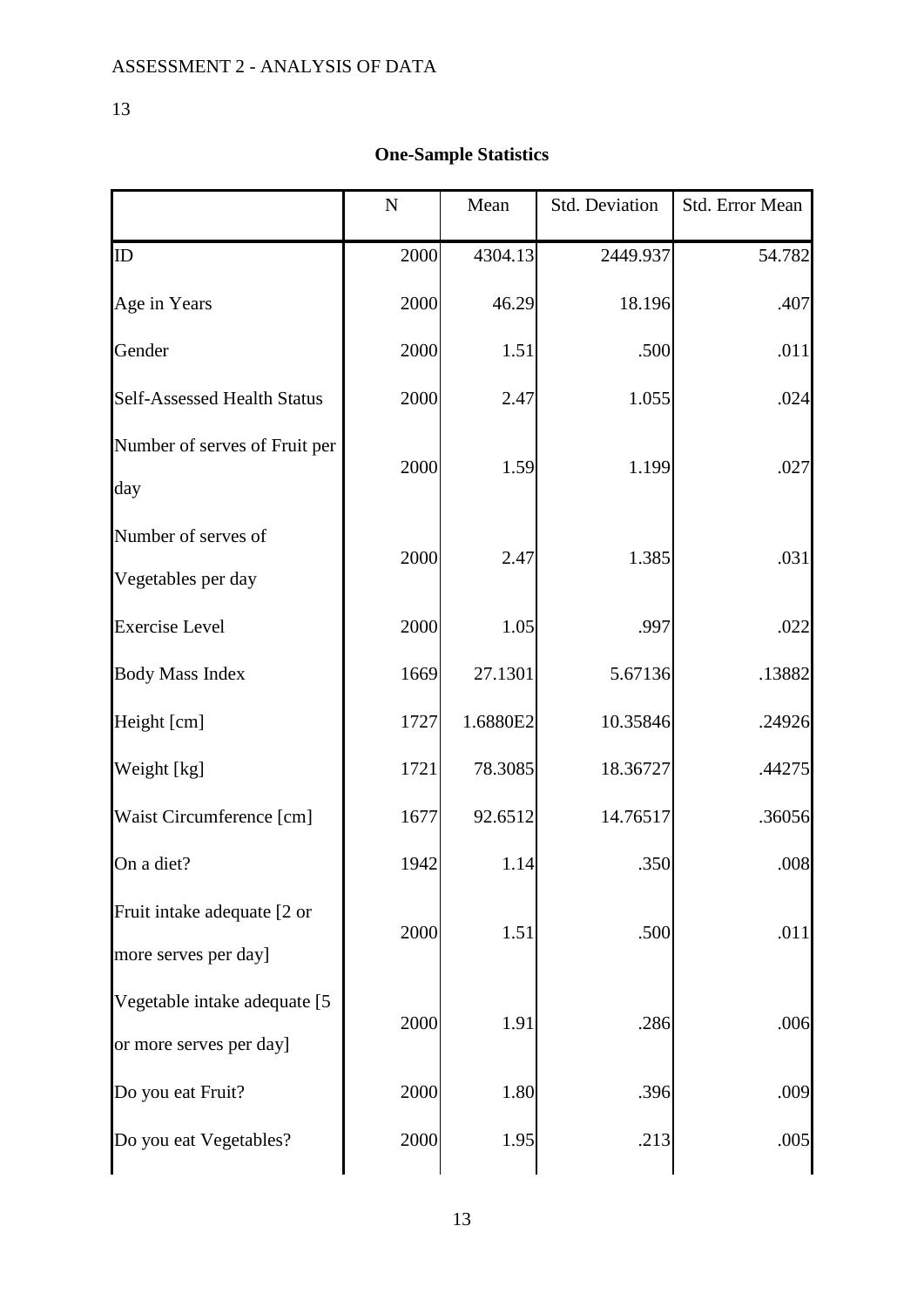| <b>BMI</b> Range                               | 1669 | 2.88 | .811  | .020 |
|------------------------------------------------|------|------|-------|------|
| <b>Risk of Chronic Disease</b>                 | 1677 | 1.63 | .484  | .012 |
| Fruit & Vegetable Intake<br>combined [per day] | 2000 | 4.06 | 2.499 | .056 |
| <b>Risk of Chronic Disease</b><br>Level        | 1677 | 1.97 | .880  | .021 |
| 2000 from the first 8525 cases<br>(SAMPLE)     | 2000 | .23  | .424  | .009 |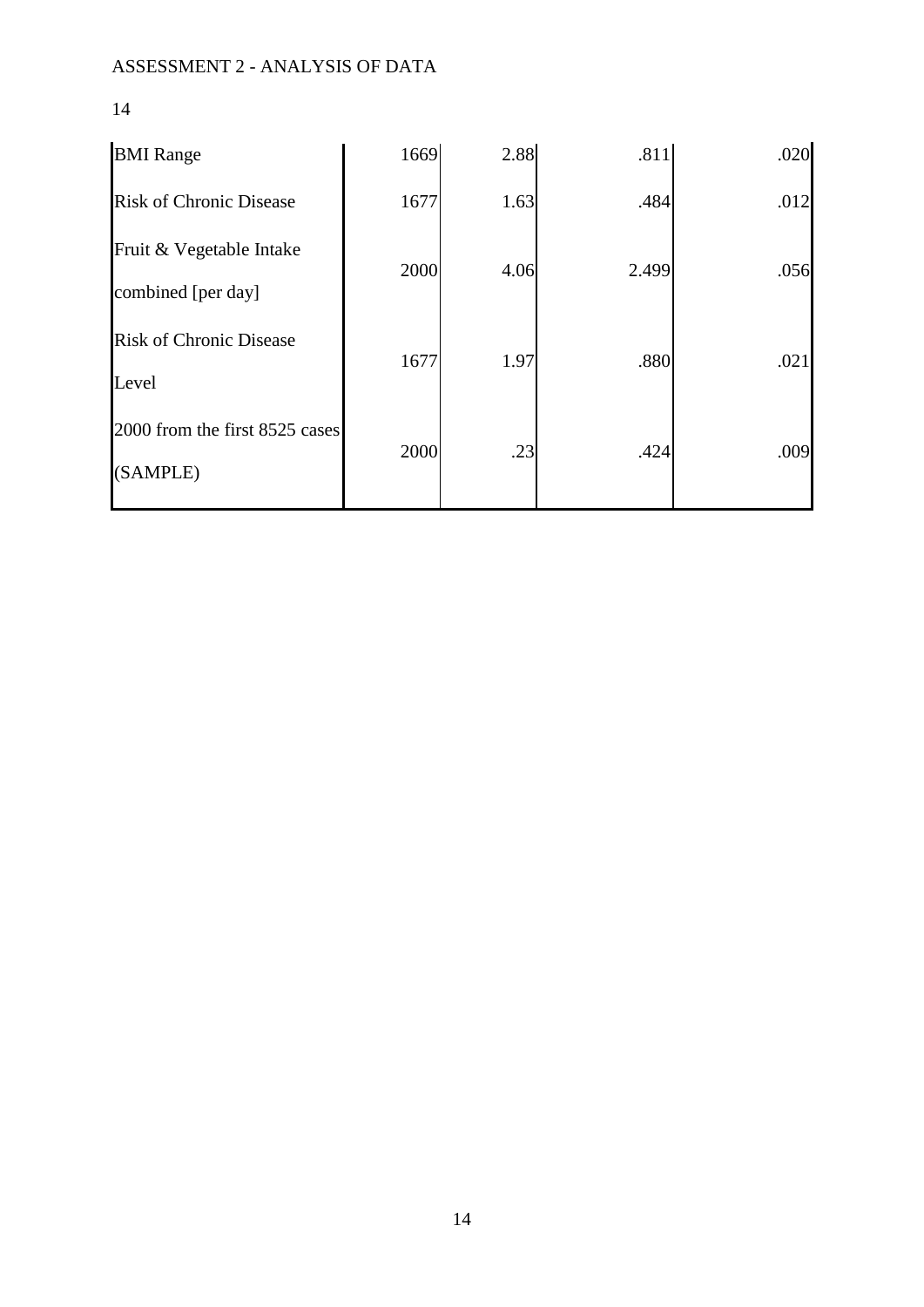## Question 5 – Independent Samples t-test

The study worked on the hypotheses that Fruit & Vegetable intake combined (per day) was higher for female than it is for male participants in a random sample of 2000Australians. The average fruit vegetables consumption of women on diet stood at 1.52, this shows that people who were on diet and consumed fruits regularly had better results than those who were not on diet and consumed fruits. Sig. was 0.117, t (1.738). As expected on the hypotheses people who consumed more fruits while on diet were better off.

# **Table.10**

#### **Group Statistics**

|        | Fruit & Vegetable Intake | N   | Mean | Std. Deviation | Std. Error Mean |  |
|--------|--------------------------|-----|------|----------------|-----------------|--|
|        | combined [per day]       |     |      |                |                 |  |
| Gender |                          | 85  | 1.52 | .503           | .055            |  |
|        |                          | 301 | 1.41 | .493           | .028            |  |

In the group statistics box above, the mean for male dummy (0) is 1.52 and the mean of 1.41 for female (1). The standard deviation for male is 0.503 and standard deviation for female is 0.493. The participants cum respondents (N) for 301females and 85male Australians.